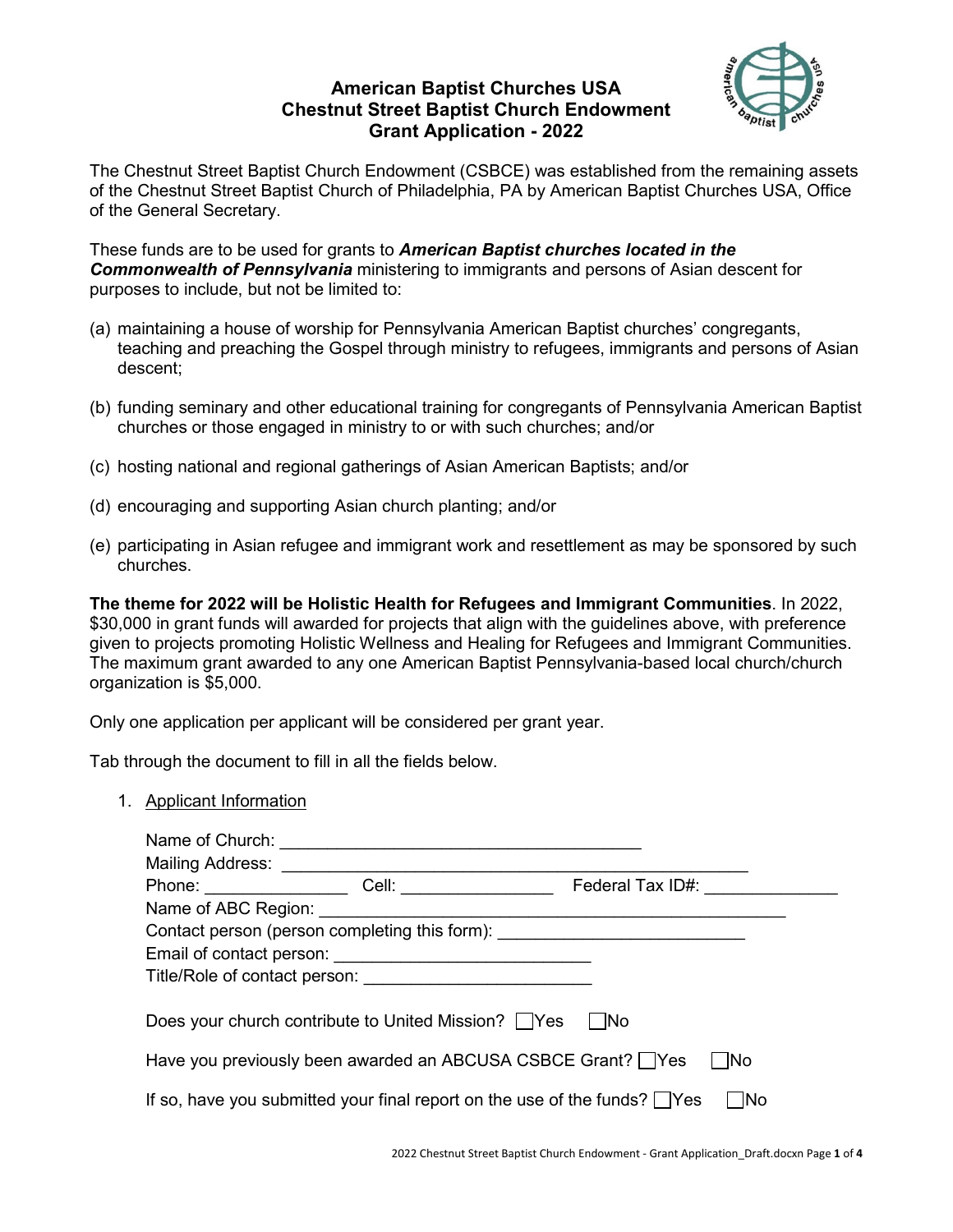Does your church have a relationship with any of the following: ABCUSA Office of the General Secretary, American Baptist Home Mission Societies, International Ministries, and/or Alliance of Asian American Baptist Churches or any American Baptist Associated Ministry Organization? Please describe:

- 2. What ministry or group will use these funds?
- 3. Specifically, how do you plan to use the requested funds? Please include a very brief and specific statement on how the money will be spent. You are encouraged to attach a longer description (no more than one page) of the ministry or project.
- 4. Total cost of the project (Please also attach a budget that shows income sources and expenses for this project): \$ \_\_\_\_\_\_\_\_\_\_
- 5. Amount being requested from the ABCUSA CSBCE Grant (\$5,000 maximum): \$
- 6. Please submit along with your application a copy of:
	- Your mission statement.
	- The most recent financial statement FOR THIS MINISTRY. Please submit your current budget inclusive of year to date actuals, or a projected budget if this ministry has not yet begun. Total Church budgets are not acceptable.

By submitting this application on behalf of (church name) , I certify that all the information submitted with this application is true and correct. We agree to use and/or disburse any grant funds awarded for the sole purpose as described within this application and to submit report(s) on the use of the funds as requested and provided by the grantor. We give permission to ABCUSA to share stories and photos about this project via ABCUSA communication platforms.

| Application submitted by (name of person): | (your name typed) |  |
|--------------------------------------------|-------------------|--|
| here is your electronic signature)         |                   |  |
| Date:                                      |                   |  |

### **Please note:**

- Incomplete applications will not be considered.
- Application deadline is **Friday, July 15, 2022**. Grants will be distributed no later than **September 30, 2022**.
- Only electronic submissions of completed applications and supporting documents will be accepted. **Completed applications should be sent via email to Evon Moody, ABCUSA, at Evon.Moody@abc-usa.org**
- ABCUSA will supply a report for you to complete on the use of the funds **within nine months of the award date.** This report will also request you to submit photos and brief quotes describing the impact of the project. If funds are not completely disbursed by nine months, a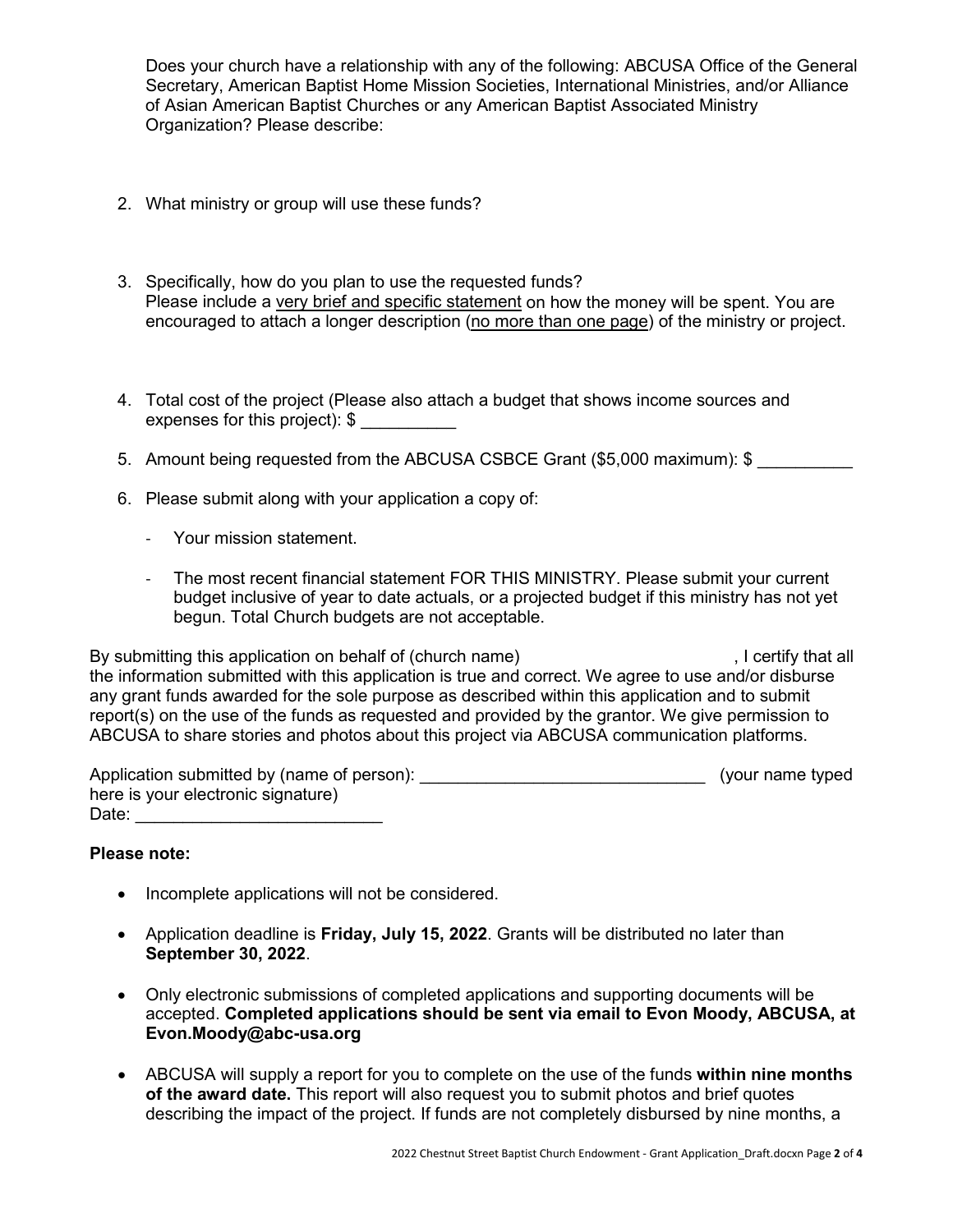final report will be due within fifteen months of the award date.

• Please review the instructions that follow and initial at the bottom to indicate you have read this information.

# **Instructions and information for completing the 2022 ABCUSA CSBCE Grant Application**

# **1. General information**

Awards will be granted to American Baptist Churches located in the Commonwealth of Pennsylvania ministering to immigrants and persons of Asian descent; this is understood to include local congregations and church organizations that meet this criteria.

# **2. When determining Grants awards, the following criteria will be considered:**

whether the church is in good standing within the denomination**/**region, number of and amounts of previous CSBCE Grants received; sustainability of ministry beyond CSBCE Grant funding; description of ministry and needs addressed by funding; and the detailed budget submitted along with this application.

Preference will be given to applications that relate to the 2022 theme, "Holistic Health for Refugees and Immigrant Communities."

Checks will be made payable to the applying American Baptist church. Checks will not be made to an individual or ministry.

### **3. Specifically, how do you plan to use the requested funds?**

Briefly describe how the funds will be used if awarded. Be specific with the expected use of these funds. This should be a very short and specific statement of no more than a few sentences on where the money will be spent, do not include a lengthy narrative of the ministry project here. You are encouraged to provide a longer description of the ministry but this additional information must be limited to no more than one page in length and submitted as an attachment.

### **4. Total cost of the project.**

List the total amount of this project or ministry need in the space provided. In addition, attach a budget that shows all other income sources and amounts, as well as all expense categories and amounts.

# **5. Amount being requested from the ABCUSA CSBCE Grant.**

One application per church will be considered per grant year. The maximum amount awarded is \$5,000. If you have previously been a CSBCE grant recipient, you must have submitted a final report in order to be eligible to reapply.

### **6. Please submit with the application a copy of:**

- a. mission statement for this ministry.
- b. the most recent financial statement FOR THIS MINISTRY. Please submit your current budget inclusive of year to date actuals, or a projected budget if this ministry has not yet begun. Total Church budgets are not acceptable.

This budget or projected budget must include itemized expenses and income for the ministry applying for the CSBCEF grant funding. Church budgets are not acceptable.